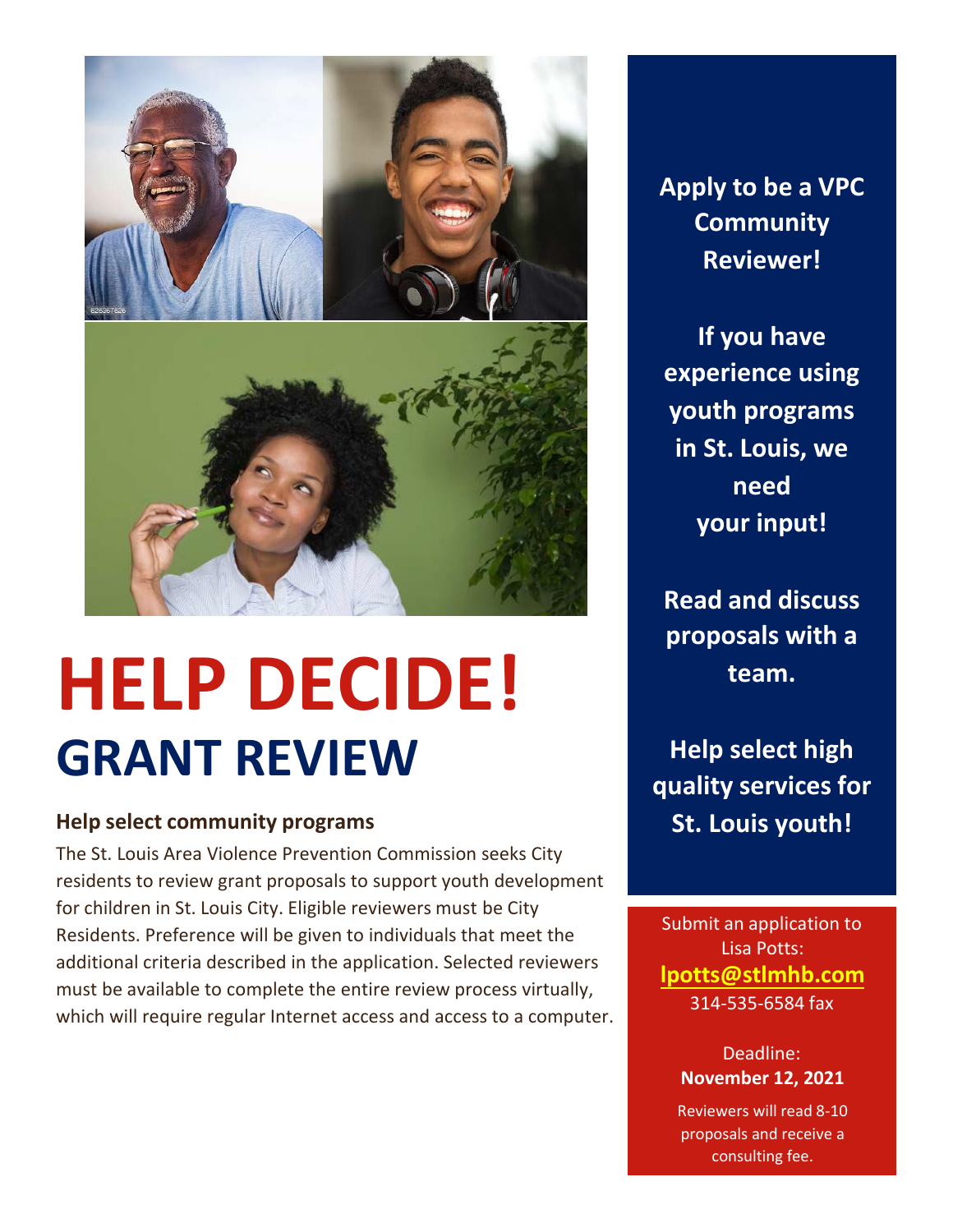## **VPC COMMUNITY REVIEWER APPLICATION**

| NAME:                        |                       |
|------------------------------|-----------------------|
| ADDRESS:<br>CITY, STATE, ZIP |                       |
| PHONE #:                     | <b>EMAIL ADDRESS:</b> |

#### **Check the line for each statement that describes you:**

\_\_\_  $\Box$  I am a resident of the City of St. Louis.

 $\Box$  $\vert$  I am between 16-25 years old.

 $\mathcal{L}$ 

 $\vert$  \_I am a parent, caregiver, or family member of a young person that is 25 or under.

 $\mathcal{L}$ \_ \_ I do not work for or volunteer for an organization that has applied for funding in 2021 for violence prevention services or activities.

#### **What skills/expertise would you bring to the proposal review committee?** (Check all that apply)

| <b>Project Management</b>                 | K-12 education                   |
|-------------------------------------------|----------------------------------|
| Youth leadership/Youth voice              | Violence prevention              |
| Family engagement/Parenting education     | Health care provider             |
| Substance use/Recovery services           | Mental health provider           |
| Community outreach/Community organization | Early childhood education        |
| Mental & physical health integration      | Public health                    |
| Program evaluation                        | Teen parents                     |
| Homeless/Transitional living services     | Youth services/Youth development |
| <b>Foster Care</b>                        | Juvenile Justice                 |
| <b>Transition Age Youth</b>               | Other:                           |
|                                           |                                  |

#### **Related Work & Volunteer Experience** (Business, civic, community, fraternal, political, professional,

recreational, religious,social)

| <b>ORGANIZATION</b> | ROLE/TITLE | DATES OF SERVICE (mo/year) |
|---------------------|------------|----------------------------|
|                     |            |                            |
|                     |            |                            |
|                     |            |                            |
|                     |            |                            |
|                     |            |                            |
|                     |            |                            |
|                     |            |                            |